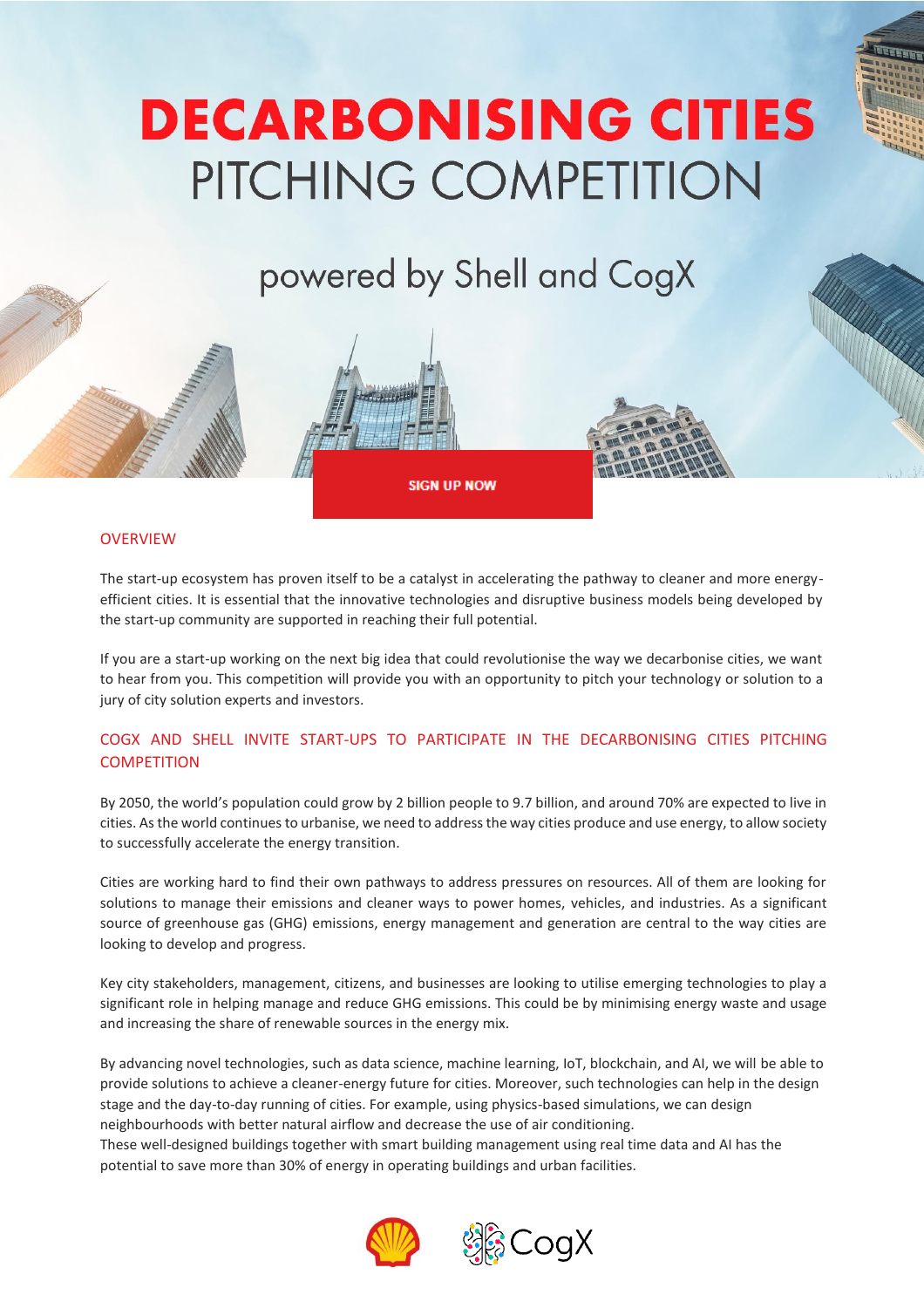Or, based on traffic flow data, we can design optimal placements of EV charging stations to encourage citizens to switch to EV's. Similarly, based on the renewable forecast, we can encourage EV owners to charge up their cars on renewable power and discharge part of their EV battery to the grid when required. These are just a few examples. There are countless other ways in which digital technologies can be used in cities to address GHG emissions. In this competition we seek solutions that:

- 1. allow city stakeholders to effortlessly understand energy usage and waste;
- 2. empower city stakeholders to minimise waste; and
- 3. gamify solutions to incentivise city stakeholders to make the best use of renewable sources.

One thing is indisputable: unprecedented collaboration between government, industry and society is needed to build sustainable cities of the future. We look forward to learning more about the innovations you have been working on. We are looking for more of such novel ideas, ways to systematically integrate the energy generation and storage, on a significant scale. If your start-up has an idea to take part in the competition and flip the challenge on its head, here is an excellent opportunity to share, pitch and find the right partners with funds to co-develop and scale your ideas.

The technology levers which could be potentially used are (but are not limited to):

- data analytics and AI;
- **P** proven deployed principles of ML across industry;
- data technologies which are "quick to scale";
- simplicity to use and deploy;
- $\blacksquare$  extendibility to other input parameters when valuable for the industry;
- **If** solutions that use technologies boosting automation, uniform governance and user experience; and
- **n** intelligent curation algorithms.

## Out of scope:

- **proposals on or related to policies and regulations;**
- $\blacksquare$  use of restricted access data or data that is not in the public domain;
- commercial data (e.g., price);
- $\blacksquare$  information that cannot be independently verified;
- consultancy projects (we are looking for a technical solution and a partner that can turn the proposal into reality); and
- use of obsolete or niche technologies that cannot be (self-)sustained.

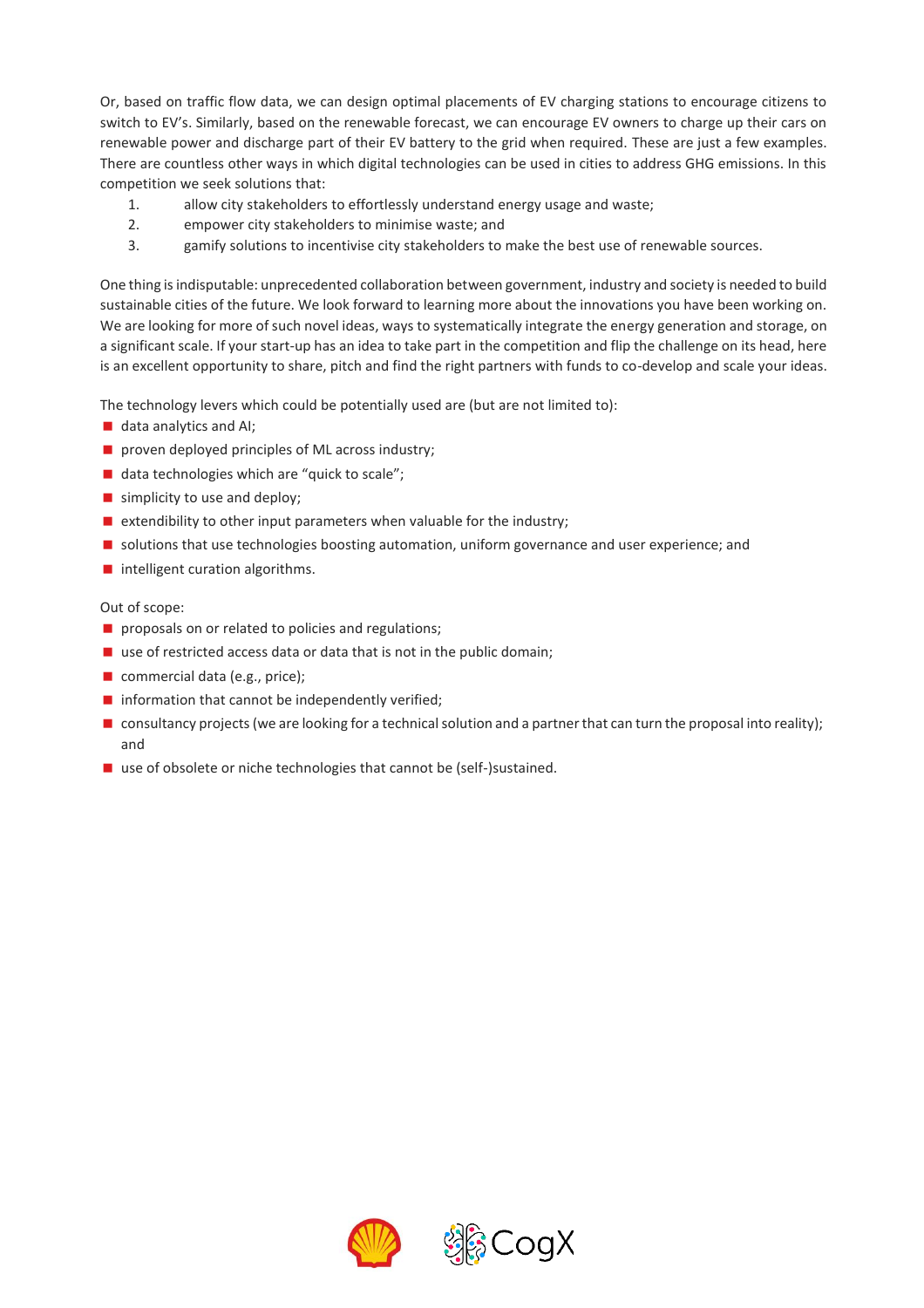# OBJECTIVE

Your task is to demonstrate how your start-up is well-positioned to address this challenge. Following the initial submissions, a virtual jury will shortlist the 10 best start-ups for an interview round. The top three entries will pitch their start-up live at the 2022 CogX festival<https://www.cogxfestival.com/> in London June 13-15.

## **PRIZES**

All entrants will receive a [Networking and Expo pass](https://www.cogxfestival.com/passes/networking-expo-pass) to attend the 3-day COGX festival online.

The top three finalist start-ups will be awarded with the following prizes:

- A live onstage pitch of their start-up/solution to a team of industry experts and investors at the CogX festival on June 13-15 in London, includin[g Shell GameChanger](https://www.shell.com/energy-and-innovation/entrepreneurs-and-start-ups/shell-gamechanger.html) an[d Shell Ventures](https://www.shell.com/energy-and-innovation/new-energies/shell-ventures.html) Investors; and
- 4x [gold festival passes](https://www.cogxfestival.com/passes/gold-pass) to each finalist start-up to attend all three days of th[e COGX festival](https://www.cogxfestival.com/) including access to networking side events and as well a PR Masterclass on 'PR for Startups - How to Cut-through'.

The winner will be announced directly following the pitch session at the CogX festival and will receive these additional prizes:

- CogX 2022 Award for the Best Decarbonising Cities Start-up; and
- Monetary award of 4000 GBP; and
- Shell StartUp Engine Golden Ticket which provides access to [Shell StartUp Engine,](https://www.shell.com/energy-and-innovation/entrepreneurs-and-start-ups/shell-startup-engine.html) Microsoft, AVL and Startupbootcamp networks, live pitches, investor meet-ups and other valuable interactions within these organisations including:
	- Access to the key programme events and networks of the **[Shell StartUp Engine](https://www.shell.com/energy-and-innovation/entrepreneurs-and-start-ups/shell-startup-engine/shell-startup-engine-social-impact.html#vanity-aHR0cHM6Ly93d3cuc2hlbGwuY29tL1N0YXJ0VXBFbmdpbmVTb2NpYWxJbXBhY3QuaHRtbA) Social Impact** [Programme](https://www.shell.com/energy-and-innovation/entrepreneurs-and-start-ups/shell-startup-engine/shell-startup-engine-social-impact.html#vanity-aHR0cHM6Ly93d3cuc2hlbGwuY29tL1N0YXJ0VXBFbmdpbmVTb2NpYWxJbXBhY3QuaHRtbA) run by Shell together with Microsoft, AVL and Startupbootcamp with the potential to be part of the [2022 cohort of the Shell StartUp Engine Social Impact Programme](https://www.shell.com/content/dam/royaldutchshell/documents/business-function/energy-and-innovation/corporate/new-energies/v1/social-impact-shell-startup-engine.pdf) or the Shell StartUp [Engine UK programme,](https://www.shell.co.uk/sustainability/society/encouraging-enterprise/our-programme-offering.html) if criteria are met.
	- Access to [AVL's Creator's Expedition](https://www.creators-expedition.com/) Startup Programme networks and resources and in addition, potential to be part of the programme if criteria are met.
	- Direct entry to the final selection days of the [Startupbootcamp Decarbonize programme](https://www.startupbootcamp.com.au/programs/decarbonize) starting in June 2022.
	- Access to Microsoft's startup networks and resources as part of the social impact programme with the potential to be part of one of their own startup programmes if criteria are met.

## **ELIGIBILITY**

The competition is open to all registered start-ups (minimum 2 staff members). Start-ups can be in different TRL levels (2-5 stage and have received only pre-seed or seed funding; 6-9 stage with early revenues, market validation by pilot(s), series A funding or higher).

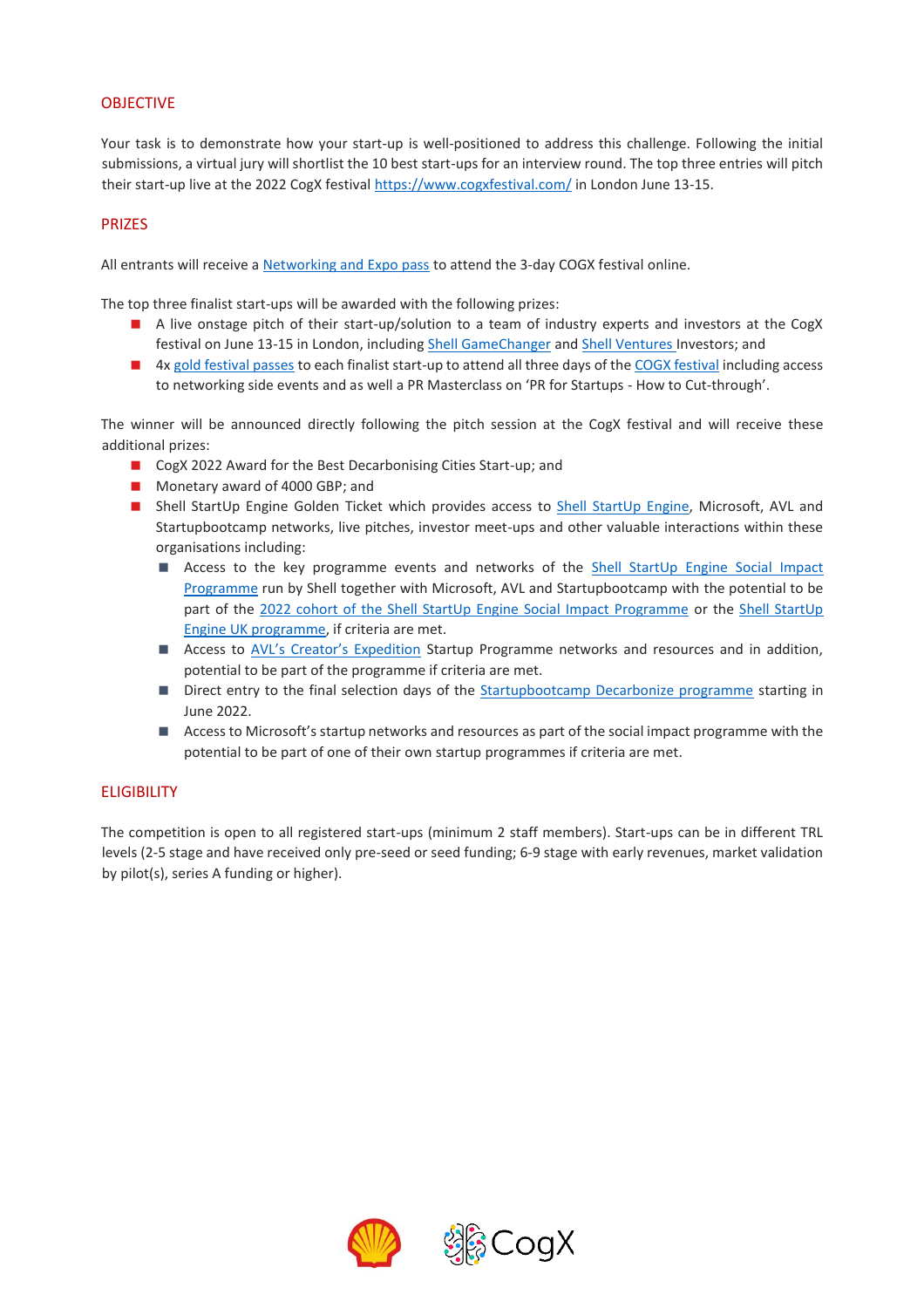## TIMELINE

| 5th April 5, 2022 | Competition open for submissions                     |            |
|-------------------|------------------------------------------------------|------------|
| May 15, 2022      | Submissions deadline                                 |            |
| May 27, 2022      | Top 3 startups announced                             | <b>HOW</b> |
| June 14, 2022     | Winners announcement, live pitching at CogX festival |            |

## **PARTICIPATE**

Make your submission to the challenge using the online form here [Shell.com/StartupPitchingCompetition](https://www.shell.com/energy-and-innovation/digitalisation/digital-and-ai-competitions/decarbonising-cities-pitching-competition.html?utm_source=website&utm_medium=email&utm_content=brochure&utm_campaign=crpt_startup_pitching_competition_q2_2022) which includes:

- start-up name;
- **D** brief description of the problem your start-up solves;
- **E** explanation on how your solution is better than current technologies or practices  $($ ;
- **n** pitch deck (non-confidential) which describes the start-up and the proposed solution in more detail and can include a link to a video elevator of your pitch;
- description of what your start-up would do with seed funding;
- description of go-to market strategy;
- TRL level;
- **E** specification of IP or other mechanisms are in place to protect your solution;
- description of customer validation if applicable;
- summary of key technical challenges and opportunities;
- **Company and contact details; and**
- **n** information if your start-up is already linked to other incubator, accelerator programmes or academic institutions.

Please ensure that your application does not include any confidential information. Any applications received that contain confidential information will be deleted.

## JUDGING PROCESS

The judging process will take place in two stages, each led by a group of industry experts.

Judging Stage 1: A select panel of judges will review and score the submissions based on predefined criteria. The judges' scorecards will be averaged to determine the shortlisted teams. In the event of a tie, the lead judge has the tie-breaking vote. Shortlisted start-ups may be invited to private virtual meetings to share more details of their start-up and answer relevant questions to assist the judges in selecting the top three startups to participate in the live pitching event at COGX.

Judging Stage 2: The top three start-ups, as selected by the judges in Stage 1, will be given an opportunity to present their ideas in a live online pitch to a panel of industry expert judges live on stage at the CogX festival in London June 13-15. A 5-minute pitch will be followed by a round of quick-fire questions from the judges. The select panel will evaluate and discuss the pitch and select the winner.

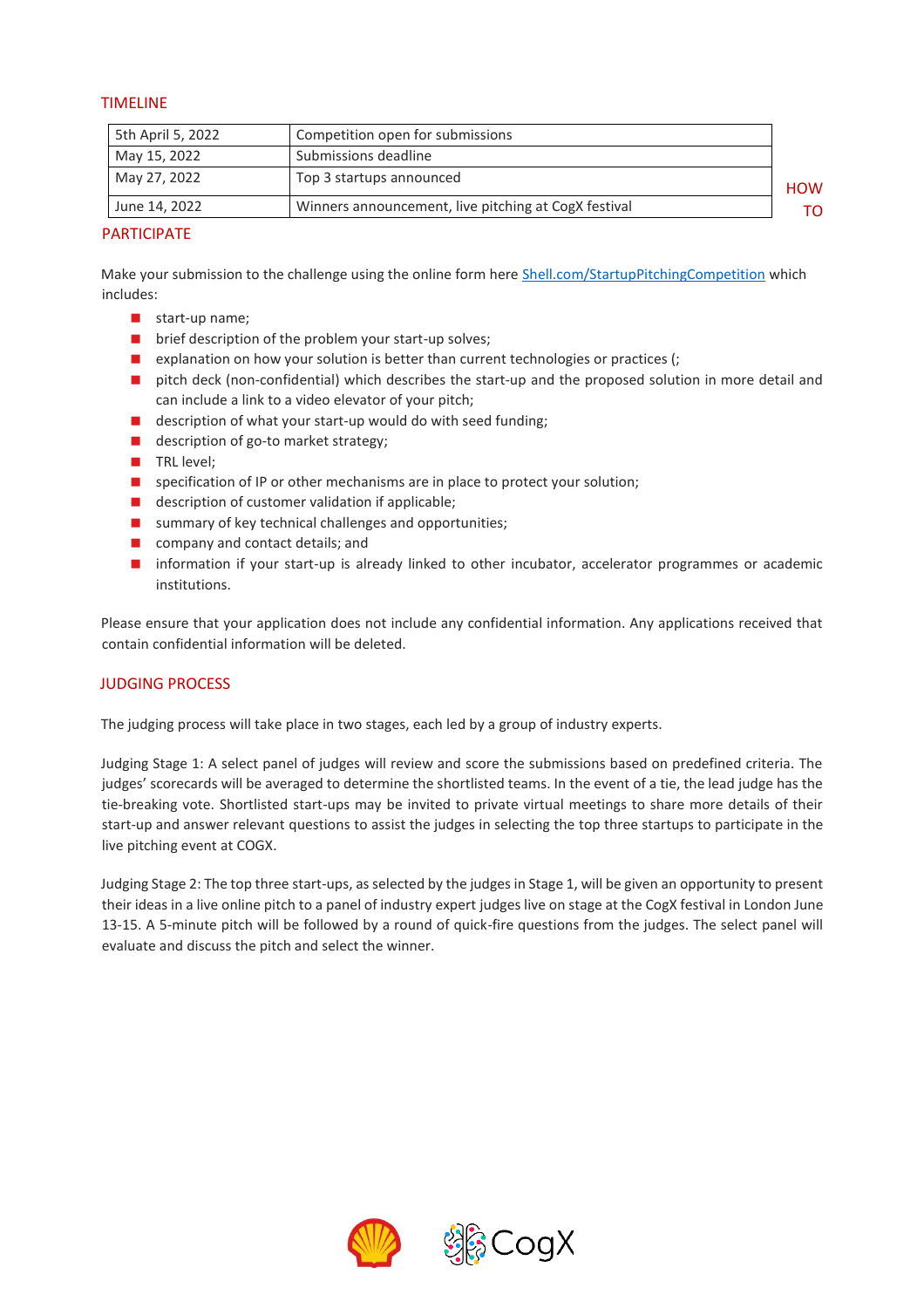JUDGING CRITERIA:

- Scalability How scalable is your solution?
- Novel Is the idea fundamentally different and unproven in this industry?
- $\blacksquare$  Valuable Could the idea create substantial new value if it works?
- Doable Is there a plan to prove the concept quickly and affordably?
- Relevant Is the idea relevant to the future of energy?

#### PITCH SESSION AT COGX:

The three shortlisted start-ups will be selected to take part in a 'Dragon's Den' style pitch session, live on stage at the CogX Festival in London, June 13-15, 2022. The start-ups will be invited to pitch their technology or solution to a panel of experts and investors including [Shell GameChanger](https://www.shell.com/energy-and-innovation/entrepreneurs-and-start-ups/shell-gamechanger.html) and Shell [Ventures.](https://www.shell.com/energy-and-innovation/new-energies/shell-ventures.html) To participate in the pitching competition final, a representative of the start-up will need to be present at the COGX festival in London June 13- 15.

#### FORMAT:

Each start-up will deliver a 5-minute pitch followed by 3 minutes of quick-fire questions from the judges. The judges will then vote for start-ups based on the judging criteria. The winner will be announced directly after judging, following a brief discussion amongst judges in their positions near the stage.

#### ATTENDEES:

The session is open to all attendees at CogX Festival and will include experts and investors in the audience.

#### WINNERS' ANNOUCEMENT:

The winners will be announced directly following the pitch at the COGX festival and communicated by Shell and COGX.

#### QUESTIONS/CONTACT:

For questions, contact[: ai@shell.com](mailto:ai@shell.com?subject=Decarbonising%20Cities%20Pitching%20Competition)

To learn more about the programme, visit the **[Shell.com/StartupPitchingCompetition](https://www.shell.com/energy-and-innovation/digitalisation/digital-and-ai-competitions/decarbonising-cities-pitching-competition.html?utm_source=website&utm_medium=email&utm_content=brochure&utm_campaign=crpt_startup_pitching_competition_q2_2022)**